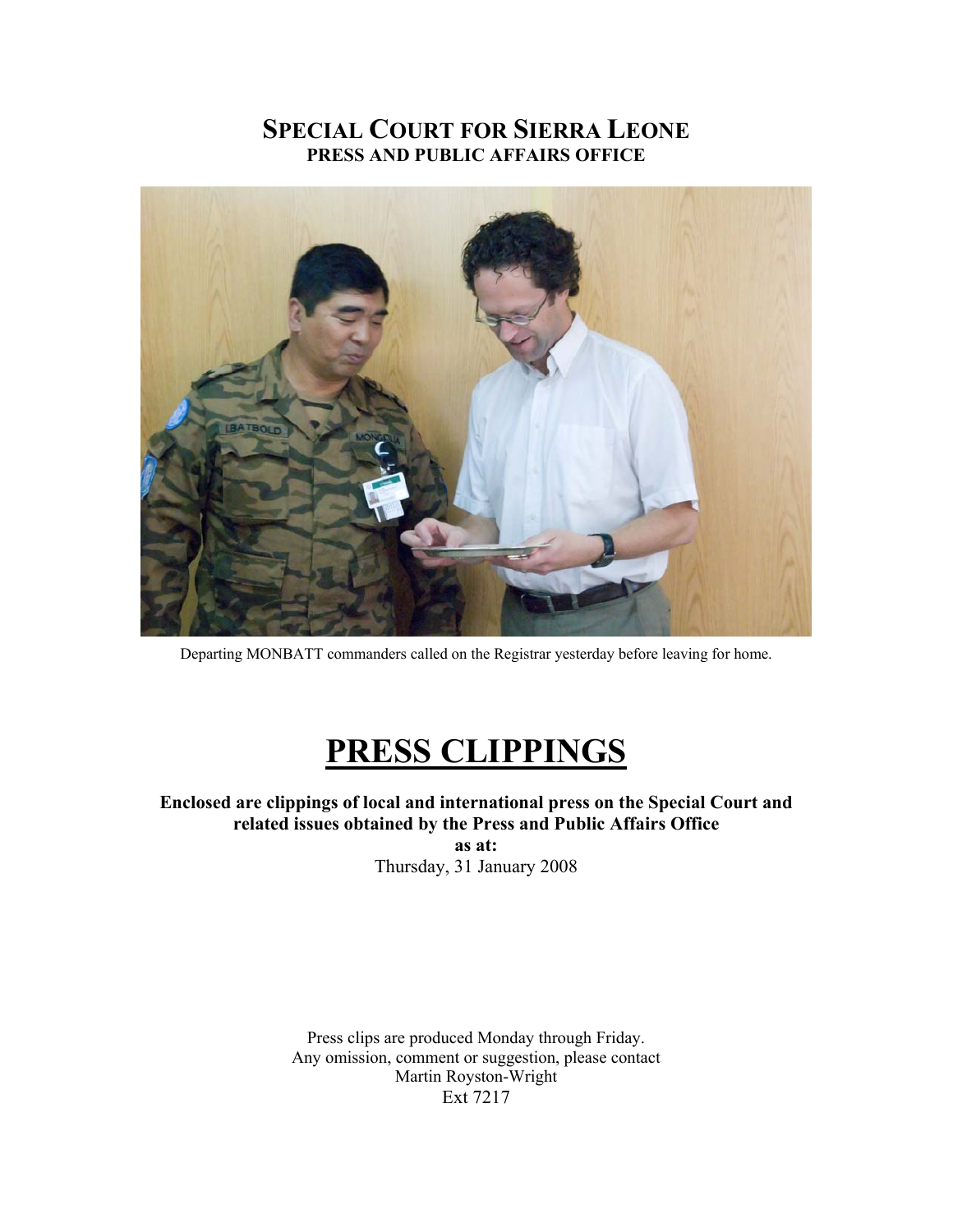| <b>Local News</b>                                                                                                                  |                     |
|------------------------------------------------------------------------------------------------------------------------------------|---------------------|
| Dialogue on Justice and Reconciliation / Concord Times                                                                             | Page 3              |
| <b>International News</b>                                                                                                          |                     |
| Closed Session Continues / The Trial of Charles Taylor website<br>UNMIL Public Information Office Complete Media Summaries / UNMIL | Page 4<br>Pages 5-6 |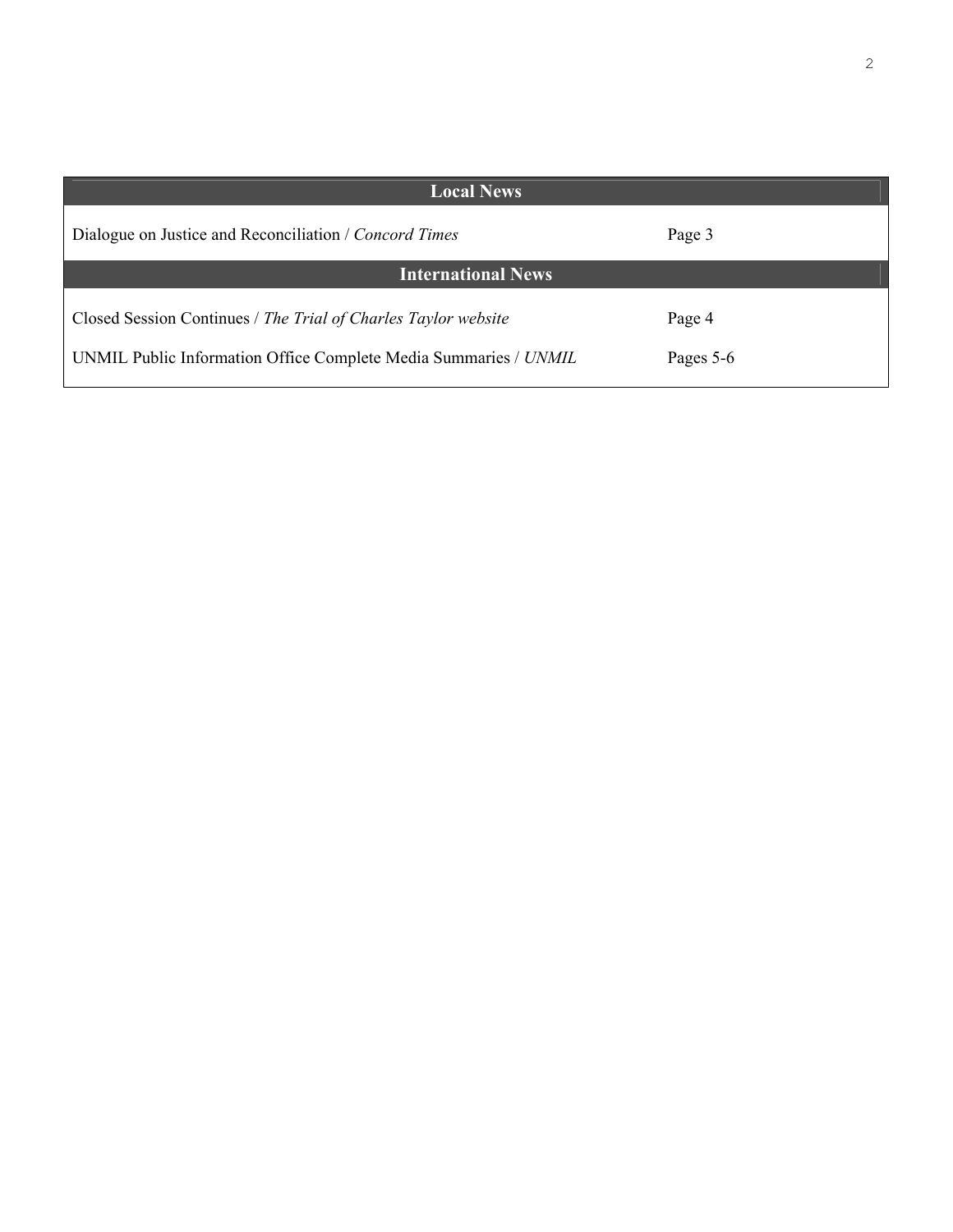## **Concord Times**

Thursday, 31 January 2008



#### **Facilitated by Florella Hazely** Notes taken by Alpha Abu (Final Part)

We should encourage the perpetrators, as well as the victims, to explain themselves and not to threaten them with punitive measures or else we would be either wittingly or unwittingly postponing something which we are trying to avert. We should not send a (negative) signal to those that took up arms as a result of the situation that we found ourselves in before the war.

Reconciliation underpins the essence of the commission itself. We should try by all means to desist from using the word 'vengeance'. Like somebody was mentioning about the January invasion after it was repulsed and the restoration of the democratically elected government in 1998, we found ourselves in a vicious cycle of violence. It is well documented that a lot of atrocities were committed even in Freetown here. So we should actually try to get that word [vengeance] out of our dictionary.

Collectively, we should not only focus on the victims but even the perpetrators themselves have psychological problems you have socalled PTSD - post traumatic stress disorder. We are all victims, perpetrators as well as ordinary victims. So we should look at the problem from a holistic point of view, instead of creating problems that in fact will revert us

ogue on justice

to the root of the crisis itself Prince Nicol, Public Relations Officer for the Commission for the Consolidation of Peace (CCP), chaired by former AFRC leader Johnny Paul Koroma

The TRC would be an important ingredient in ensuring peace for a start. It is designed to ease the trauma that men, women, and children have gone through.

The African setting is such that you can subdue the human being when he knows that he has done awful things, when you get him'

to tell you that I did this or that, in front of you and elders. But let us not pick a leaf from the Western world and import their own form of truth and reconciliation to address the Sierra Leone issue.

If you offend an elder or a child and you take upon yourself to admit that I have committed these atrocities or these crimes, the African is a soft-spoken human being. On most

occasions they accept that you have repented. I believe that people should be encouraged to come and listen to those they call 'perpetrators' and for those who are alleged perpetrators of crimes to say what they have done.

rage 10

If we want to actualize the terms of reference of the TRC, we should start to remove some of those words, like 'vengeance' and 'justice'. One should turn to the perpetrator and say: 'You hurt me some time ago. Tell me why did you do it'. Reconciliation has to come from the heart.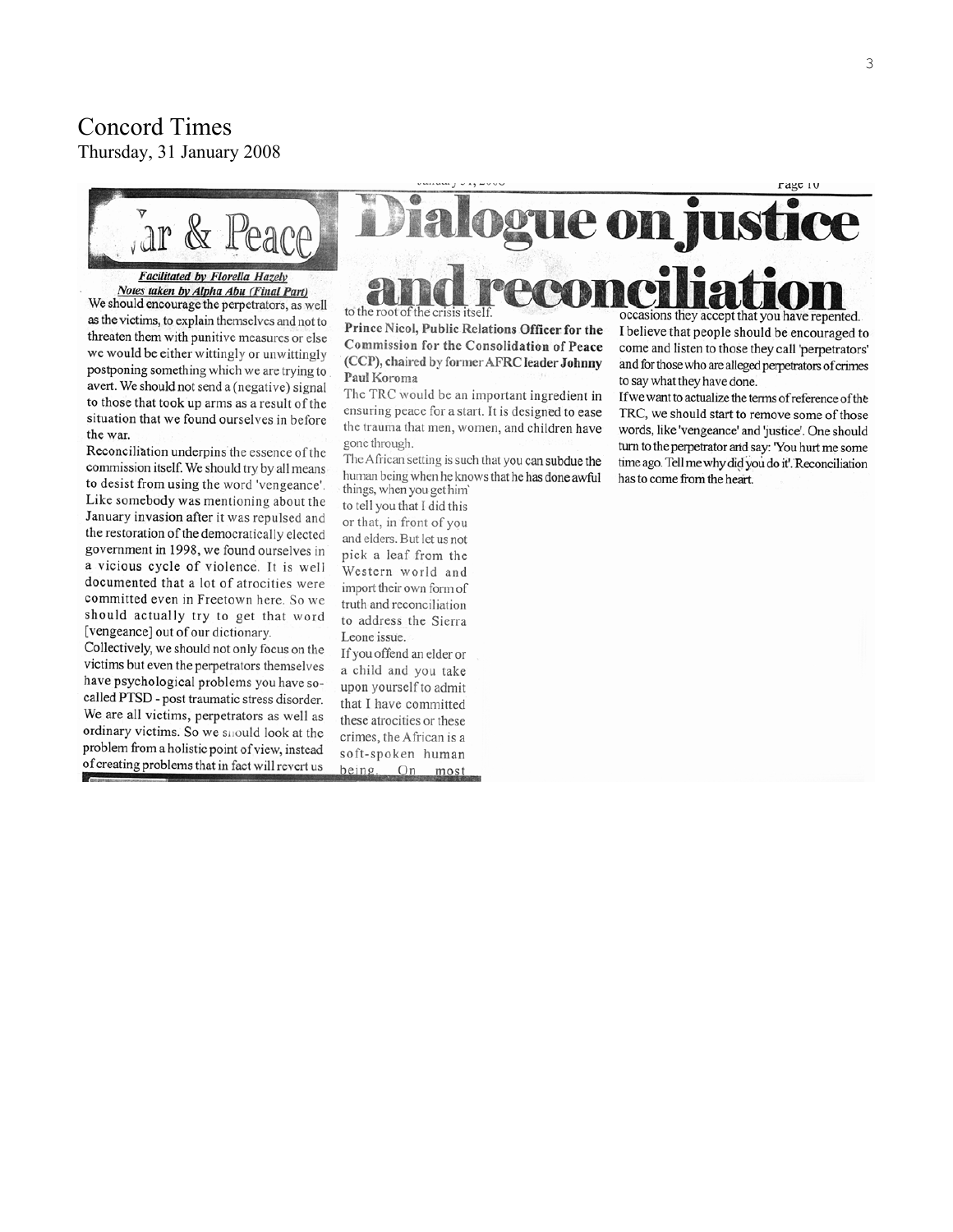## **Closed Session Continues**

Posted by Webmaster on January 30, 2008

The trial remains in closed session today for the fifth day of testimony by witness TF1-371, which is expected to conclude either Wednesday afternoon or Thursday morning. It is expected but not clear whether the next witness (TF1-360) will testify in open court. Witness summaries for these two witnesses provided by the Court press office are attached here: witness-list-taylor-trial-28jan-1feb-08-doc-2.pdf.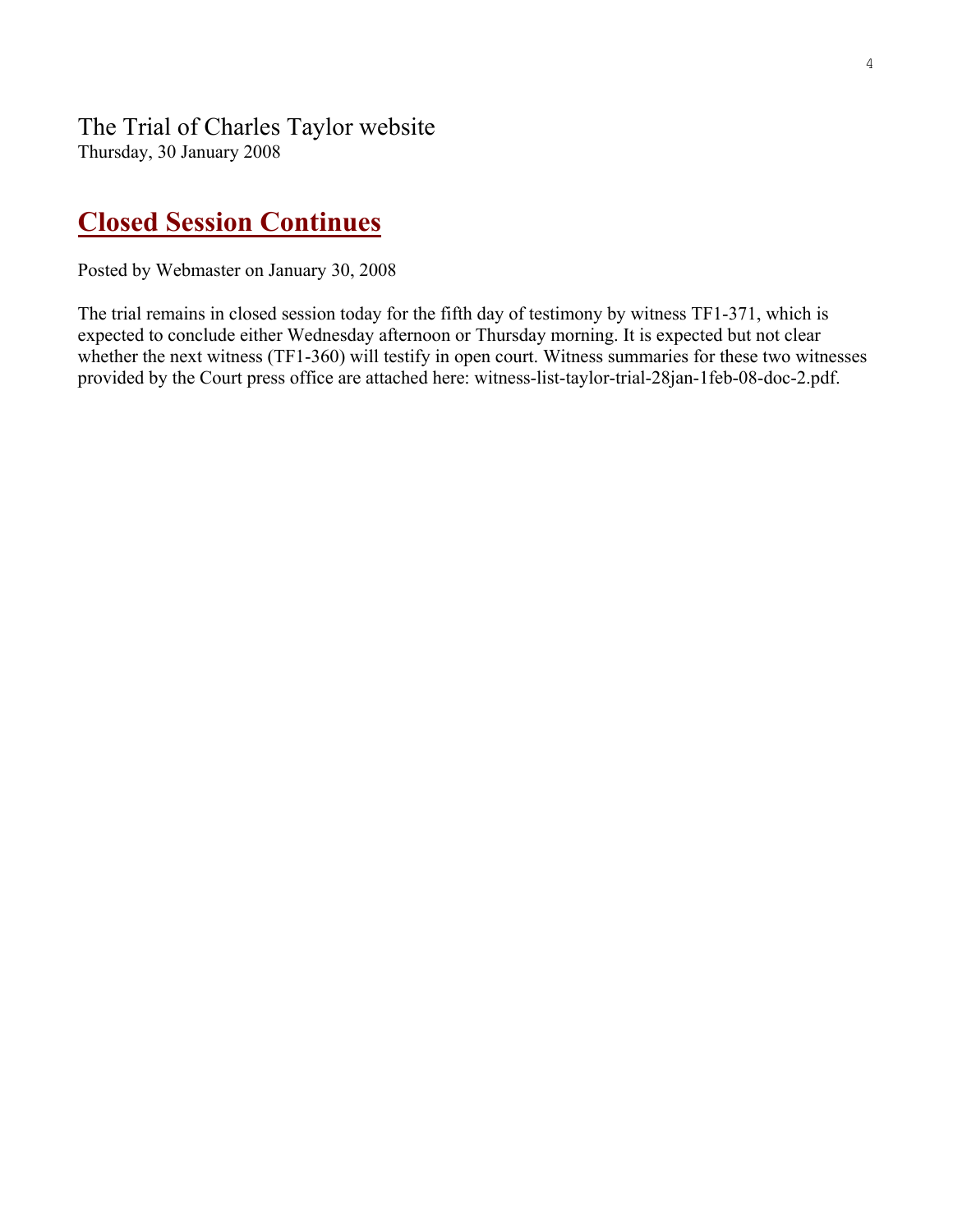

United Nations Mission in Liberia (UNMIL)

## **UNMIL Public Information Office Complete Media Summaries 30 January 2008**

*[The media summaries and press clips do not necessarily represent the views of UNMIL.]*

#### **Newspaper Summary**

**Treason Suspects Found Guilty …. But Judge and Jurors Trade Allegations of Bribe Taking**  (The Inquirer, Daily Observer, Public Agenda, The News, New Vision, Heritage, New Democrat)

• A 12-man jury Tuesday found retired Armed Forces of Liberia (AFL) General Charles Julu and Colonel Andrew Dorbor guilty of treason. The media reports that chaos erupted after Defense lawyer Counselor Dempster Brown excepted to the verdict and accused the government of bribing the jurors. Judge Charles Williams described the allegation of bribery as grave, saying such allegation came up earlier but decided to leave the jurors with their conscience. "The government lawyers wanted to give me money and also give money to the jurors. I told them that this could be considered as an act of corruption," the Judge later told the court. "I do not trust the jurors, they might have accepted this money. The case is hereby adjourned to tomorrow (Wednesday)." The Judge then ordered journalists to take pictures of the jurors, something which sparked more shouting in the courtroom disrupting the entire process. Security officers were sent in to put the situation under control. Retired General Charles Julu and Colonel Andrew Dorbor along with former transitional Speaker George Koukou were arrested July 2007 for planning to overthrow the government.

#### *House of Representative Finally Accepts Independent Probe into Bribery Claims* (National Chronicle, Heritage, The Inquirer, The News)

- Following mounting calls for an independent investigation into bribery allegations to unseat former House Speaker Edwin Snowe, the plenary of the House of Representatives have reconsidered its earlier decision not to allow outside parties into the allegation.
- Members of the House of Representatives took the decision after the Judiciary Committee of the House informing plenary that independent observers should form part of the probe to ensure an independent investigation.
- The Co-Chairman of the House's Judiciary Committee, Vaforay Kamara said this would ensure transparency in the process. The Lofa County District #2 Representative said the Judiciary Committee was working out the necessary modalities to begin the investigation by inviting all parties to the allegation to committee room. Though he fell short of disclosing the composition of the independent observers, Representative Kamara called on those with evidence to present same to the committee for action. Before his resignation as Speaker of the House of Representatives, Montserrado County District #5 Representative Snowe accused his colleagues of accepting bribe of US\$5,000 each to sign a petition seeking his impeachment.

## **Radio Summary**

#### **Pro-War Crimes Court Group to Protest during U.S President's Visit**

• Speaking to journalists, the group advocating for the setting up of a war crimes court in Liberia says it will stage a peaceful demonstration during the pending visit of U.S. President George Bush to urge him to exert influence on President Sirleaf's government to ask the United Nations to form a criminal tribunal for Liberia.